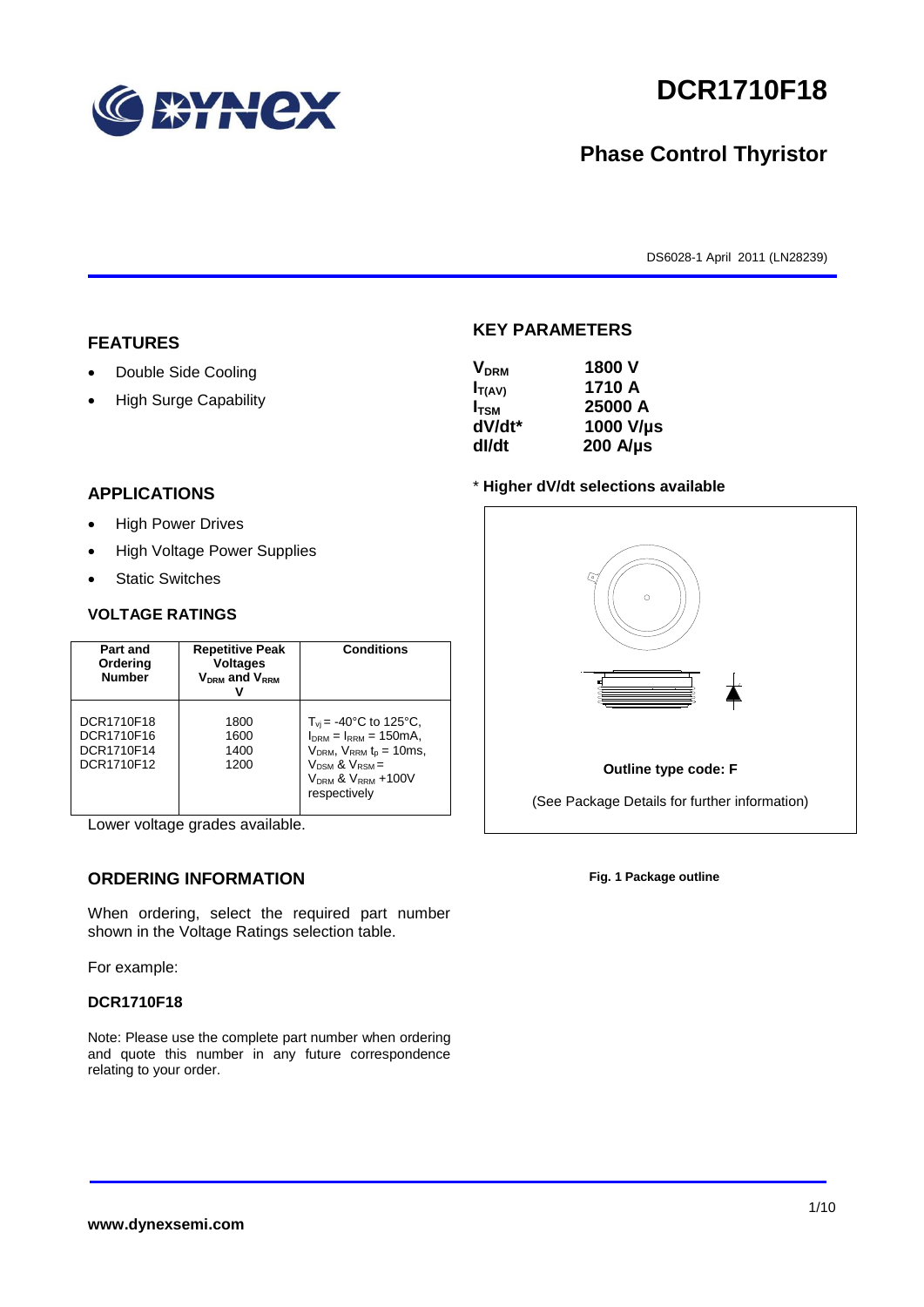

## **CURRENT RATINGS**

**Tcase = 60°C unless stated otherwise**

| Symbol             | <b>Parameter</b>                     | <b>Test Conditions</b>   |      | <b>Units</b> |  |
|--------------------|--------------------------------------|--------------------------|------|--------------|--|
| Double Side Cooled |                                      |                          |      |              |  |
| $I_{T(AV)}$        | Mean on-state current                | Half wave resistive load | 1710 | A            |  |
| $I_{T(RMS)}$       | RMS value                            | $\overline{\phantom{a}}$ | 2680 | Α            |  |
| Iт                 | Continuous (direct) on-state current | $\overline{\phantom{a}}$ | 2420 | Α            |  |

#### **SURGE RATINGS**

| Symbol       | <b>Parameter</b>                        | <b>Test Conditions</b>                           | Max. | <b>Units</b>      |
|--------------|-----------------------------------------|--------------------------------------------------|------|-------------------|
| <b>I</b> TSM | Surge (non-repetitive) on-state current | 10ms half sine, $T_{\text{case}} = 125^{\circ}C$ | 25.0 | kA                |
| $l^2t$       | $I2t$ for fusing                        | $V_R = 0$                                        | 3.13 | MA <sup>2</sup> s |

### **THERMAL AND MECHANICAL RATINGS**

| Symbol           | <b>Parameter</b>                      | <b>Test Conditions</b>    |    | Min.  | Max.  | <b>Units</b> |
|------------------|---------------------------------------|---------------------------|----|-------|-------|--------------|
| $R_{th(i-c)}$    | Thermal resistance – junction to case | Double side cooled        | DC |       | 0.02  | °C/W         |
| $R_{th(c-h)}$    | Thermal resistance – case to heatsink | Double side cooled        | DC |       | 0.005 | °C/W         |
| $T_{\nu j}$      | Virtual junction temperature          | <b>Blocking VDRM/VRRM</b> |    |       | 125   | °C           |
| $T_{\text{stg}}$ | Storage temperature range             |                           |    | $-40$ | 140   | °C           |
| $F_m$            | Clamping force                        |                           |    | 18    | 26    | kN           |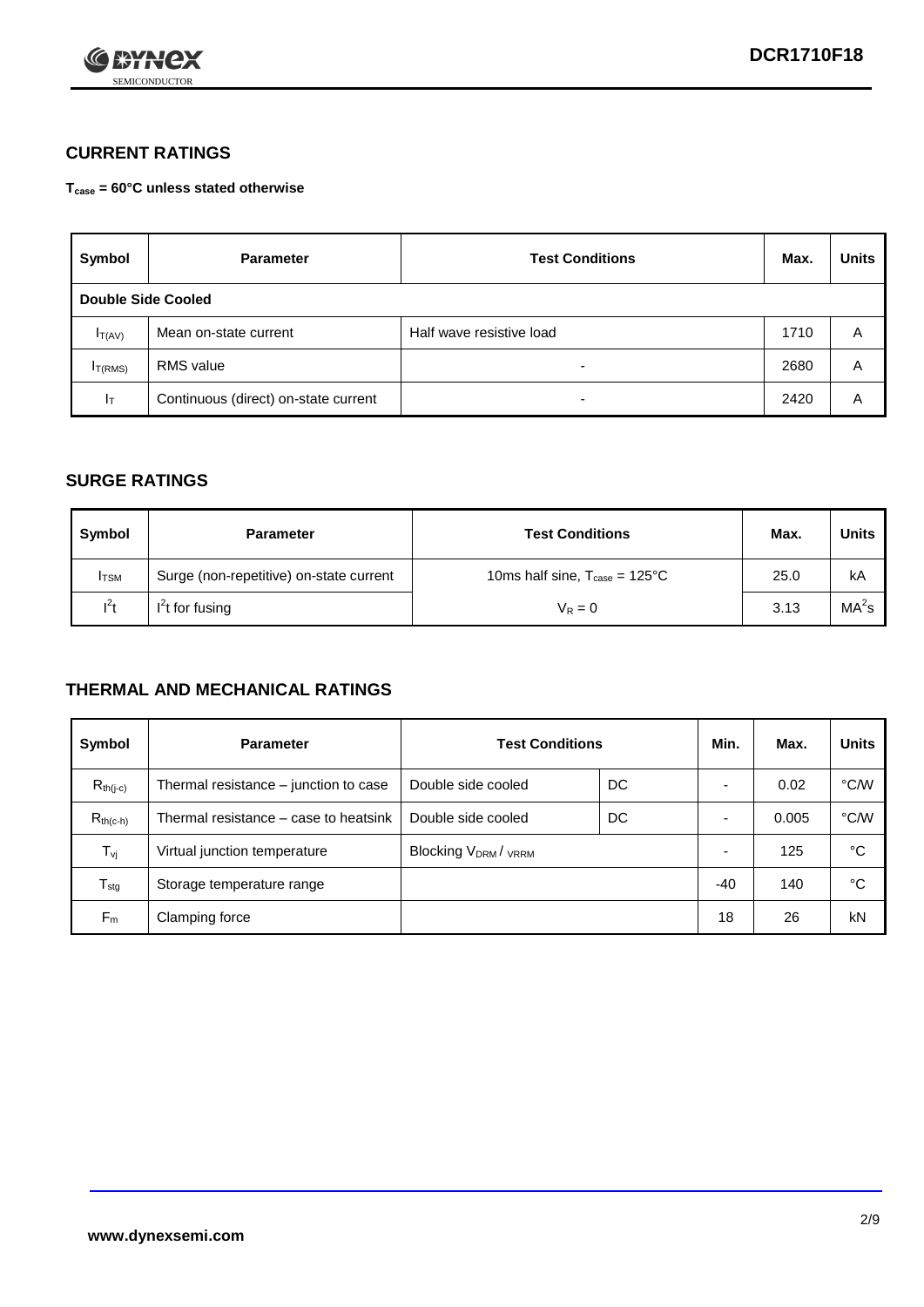

## **DYNAMIC CHARACTERISTICS**

| Symbol            | <b>Parameter</b>                              | <b>Test Conditions</b>                                                |                                                      | Min.                     | Max. | <b>Units</b> |
|-------------------|-----------------------------------------------|-----------------------------------------------------------------------|------------------------------------------------------|--------------------------|------|--------------|
| <b>IRRM</b> /IDRM | Peak reverse and off-state current            | At $V_{RRM}/V_{DRM}$ , $T_{case} = 125^{\circ}C$                      |                                                      | ÷,                       | 150  | mA           |
| dV/dt             | Max. linear rate of rise of off-state voltage |                                                                       | To 67% $V_{DRM}$ , T <sub>i</sub> = 125°C, gate open |                          |      | $V/\mu s$    |
| dl/dt             | Rate of rise of on-state current              | From 67% $V_{DRM}$ to 2000A                                           | Repetitive 50Hz                                      | $\overline{\phantom{a}}$ | 200  | $A/\mu s$    |
|                   |                                               | Gate source 30V, 10 $\Omega$ ,                                        | Non-repetitive                                       | -                        | 1000 | $A/\mu s$    |
|                   |                                               | $t_r$ < 0.5µs, $T_i$ = 125°C                                          |                                                      |                          |      |              |
| $V_T$             | On-state voltage                              | $I_T = 1500A$ , $T_{case} = 125^{\circ}C$                             |                                                      |                          | 1.18 | $\vee$       |
| $V_{T(TO)}$       | Threshold voltage                             | $T_{\text{case}} = 125^{\circ}C$                                      |                                                      |                          | 0.88 | $\vee$       |
| $r_{\text{T}}$    | On-state slope resistance                     | $T_{\text{case}} = 125^{\circ}C$                                      |                                                      | ٠                        | 0.20 | $m\Omega$    |
| $t_{\rm gd}$      | Delay time                                    | $V_D = 67\%$ V <sub>DRM</sub> , gate source 30V, 10 $\Omega$          |                                                      | ٠                        | 3.0  | μs           |
|                   |                                               | $t_r = 0.5 \mu s$ , $T_i = 25^{\circ}C$                               |                                                      |                          |      |              |
| $t_q$             | Turn-off time                                 | $T_i$ = 125°C, $V_R$ = 100V, dl/dt = 10A/µs,                          |                                                      | $\overline{\phantom{a}}$ | 250  | μs           |
|                   |                                               | $dV_{DR}/dt = 20V/\mu s$ linear to 67% $V_{DRM}$                      |                                                      |                          |      |              |
| $Q_{\rm S}$       | Stored charge                                 | $I_T = 2000A$ , tp = 1000us, $T_i = 125$ °C,<br>$dl/dt = 10A/\mu s$ , |                                                      |                          | 2500 | $\mu$ C      |
| $I_{RR}$          | Reverse recovery current                      |                                                                       |                                                      |                          | 150  | A            |
| IL.               | Latching current                              | $T_i = 25^{\circ}C,$                                                  |                                                      | ٠                        | 1    | Α            |
| Iн                | Holding current                               | $T_i = 25^{\circ}C,$                                                  |                                                      |                          | 200  | mA           |

## **GATE TRIGGER CHARACTERISTICS AND RATINGS**

| Symbol          | <b>Test Conditions</b><br><b>Parameter</b> |                                           | Max. | <b>Units</b> |
|-----------------|--------------------------------------------|-------------------------------------------|------|--------------|
| V <sub>GT</sub> | Gate trigger voltage                       | $V_{DRM}$ = 5V, $T_{case}$ = 25°C         | 3    |              |
| $V_{GD}$        | Gate non-trigger voltage                   | At 40% $V_{DRM}$ , $T_{case}$ = 125°C     | TBD  |              |
| Iст             | Gate trigger current                       | $V_{DRM} = 5V$ , $T_{case} = 25^{\circ}C$ | 300  | mA           |
| <b>I</b> GD     | Gate non-trigger current                   | At 40% $V_{DRM}$ , $T_{case}$ = 125°C     | TBD  | mA           |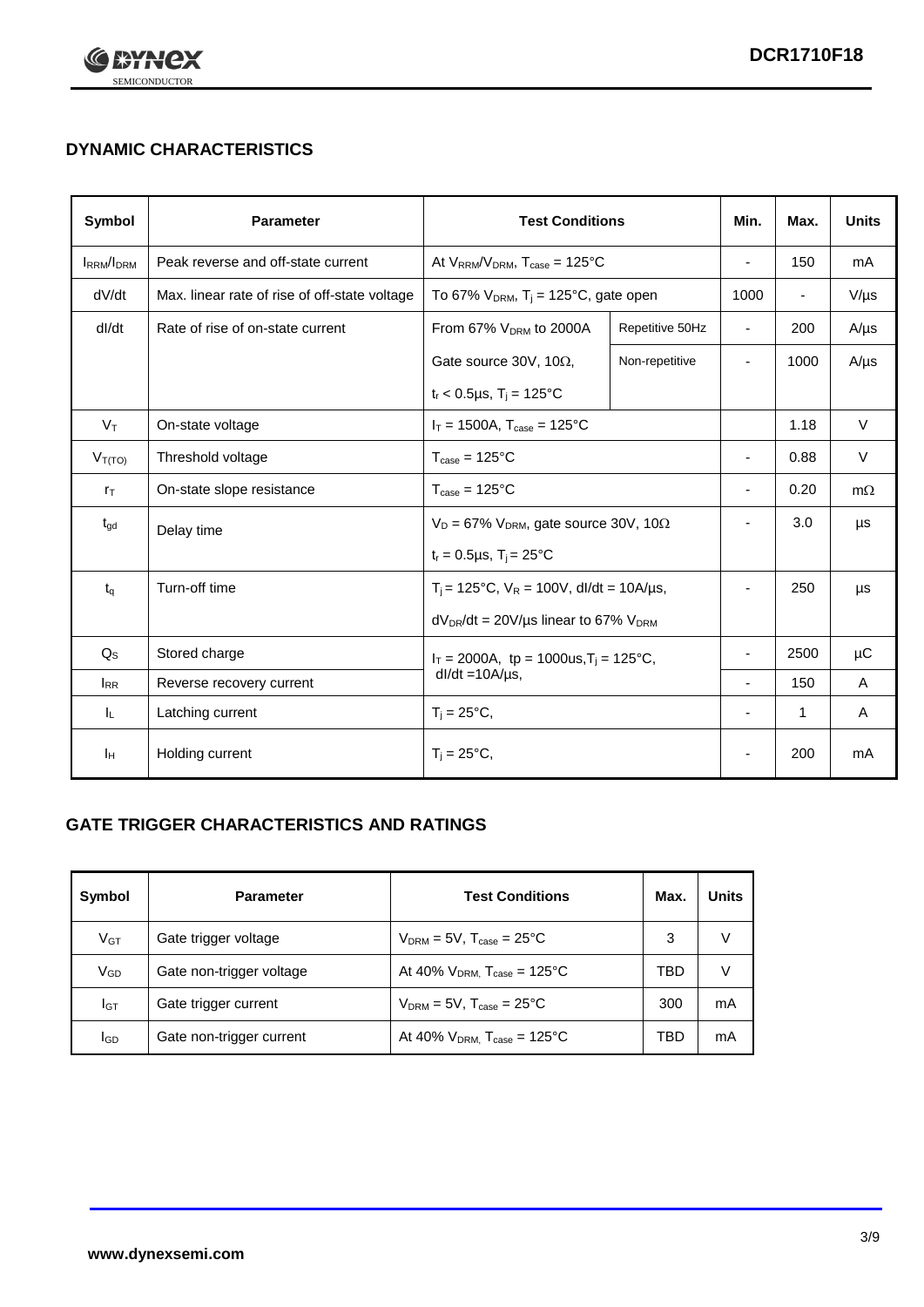

## **CURVES**



**Fig.2 Maximum &minimum on-state characteristics**



**Fig.3 Maximum (limit) transient thermal impedance – junction to case (°C/W)**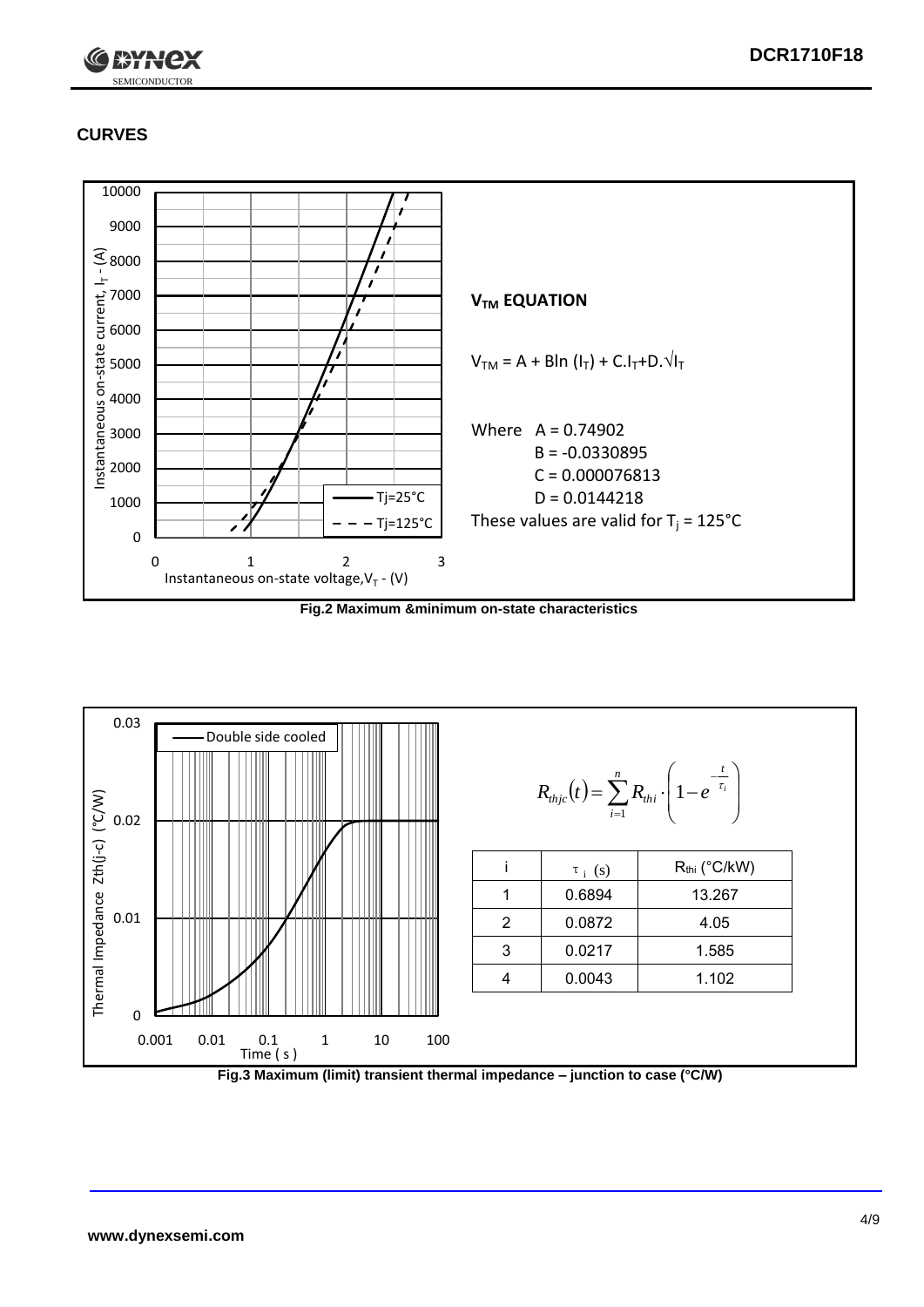



**double side cooled – rectangular wave**

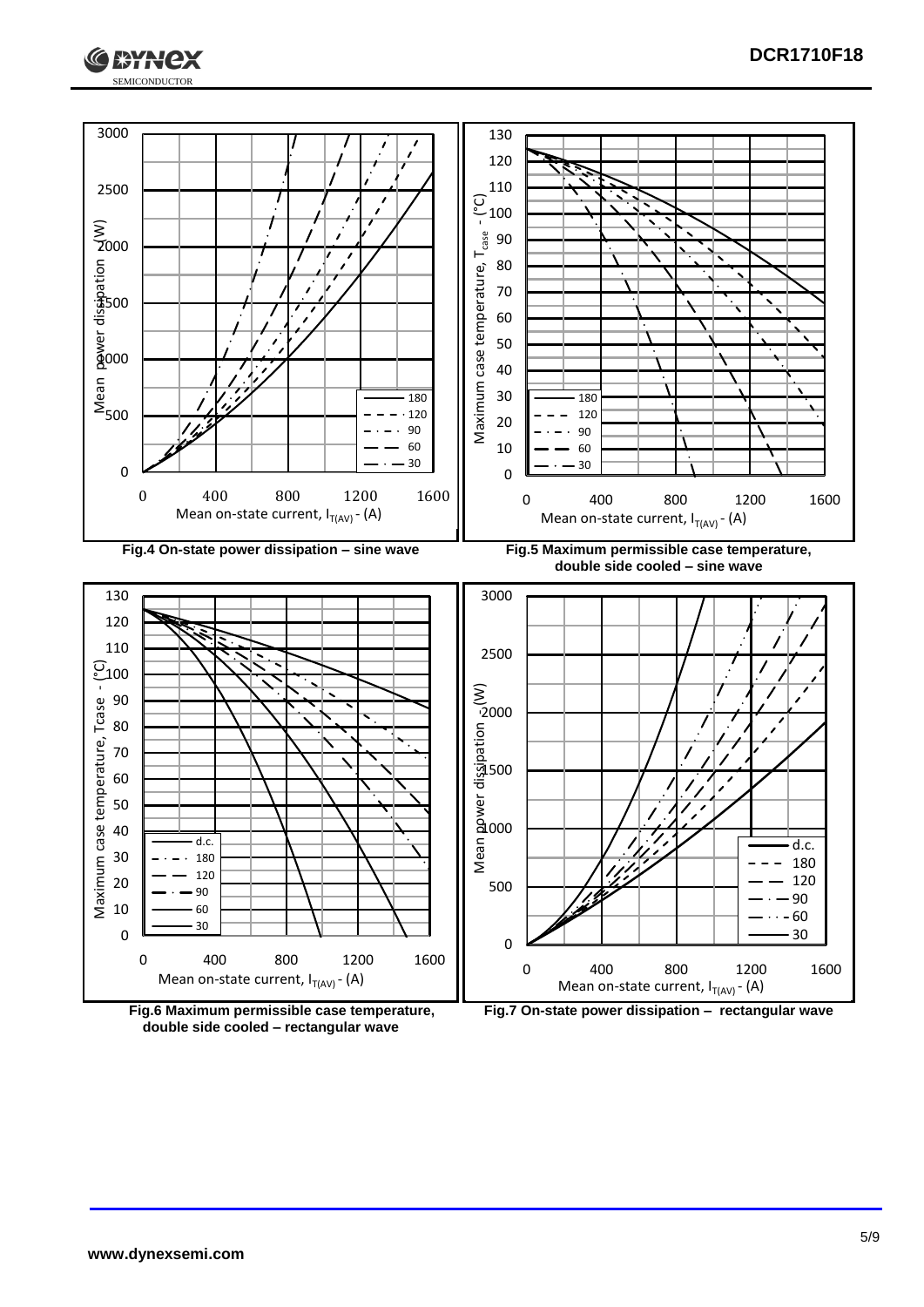

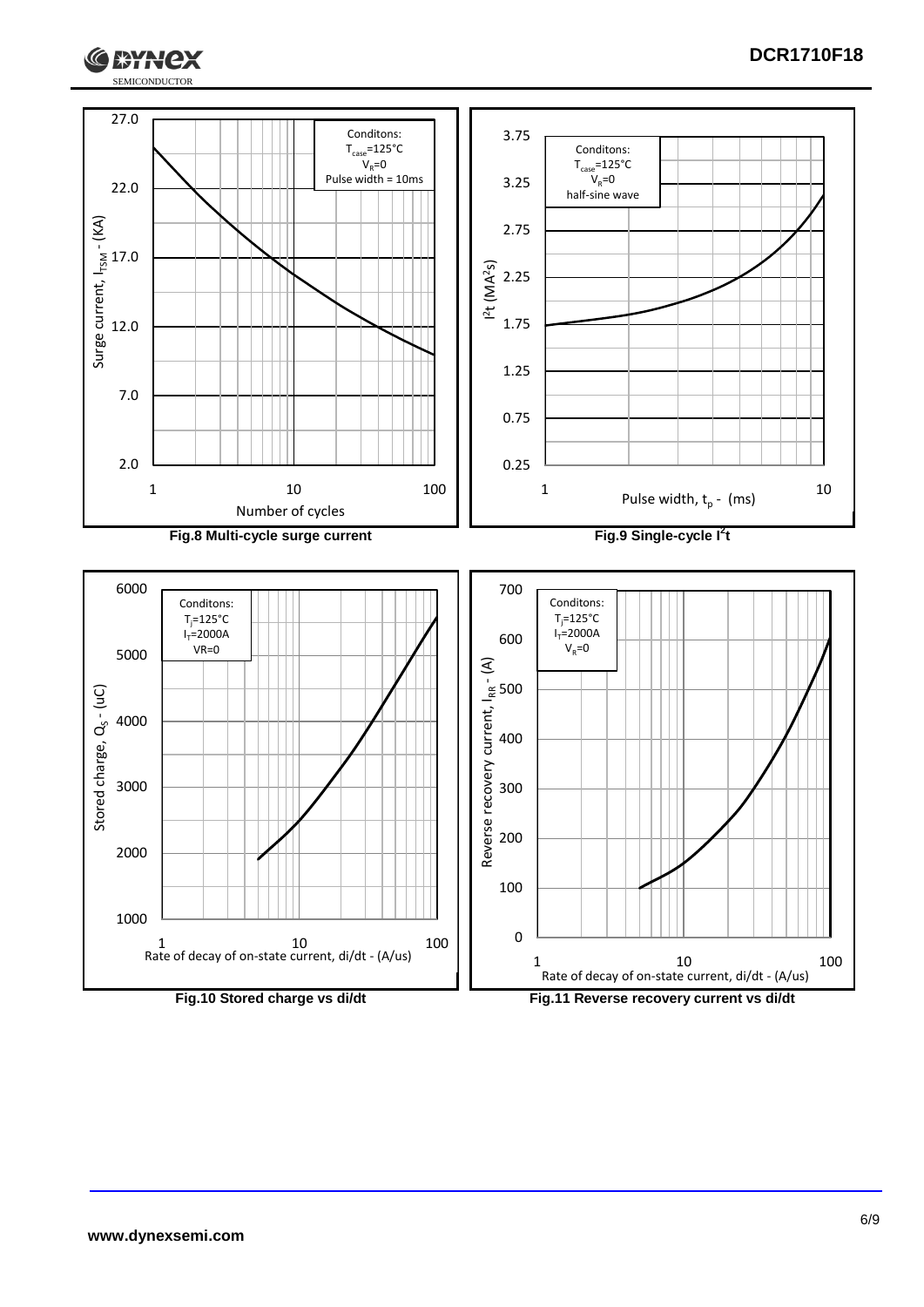

**Fig.12 Gate characteristics**



**Fig.13 Gate characteristics**

SEMICONDUCTOR

**RYH**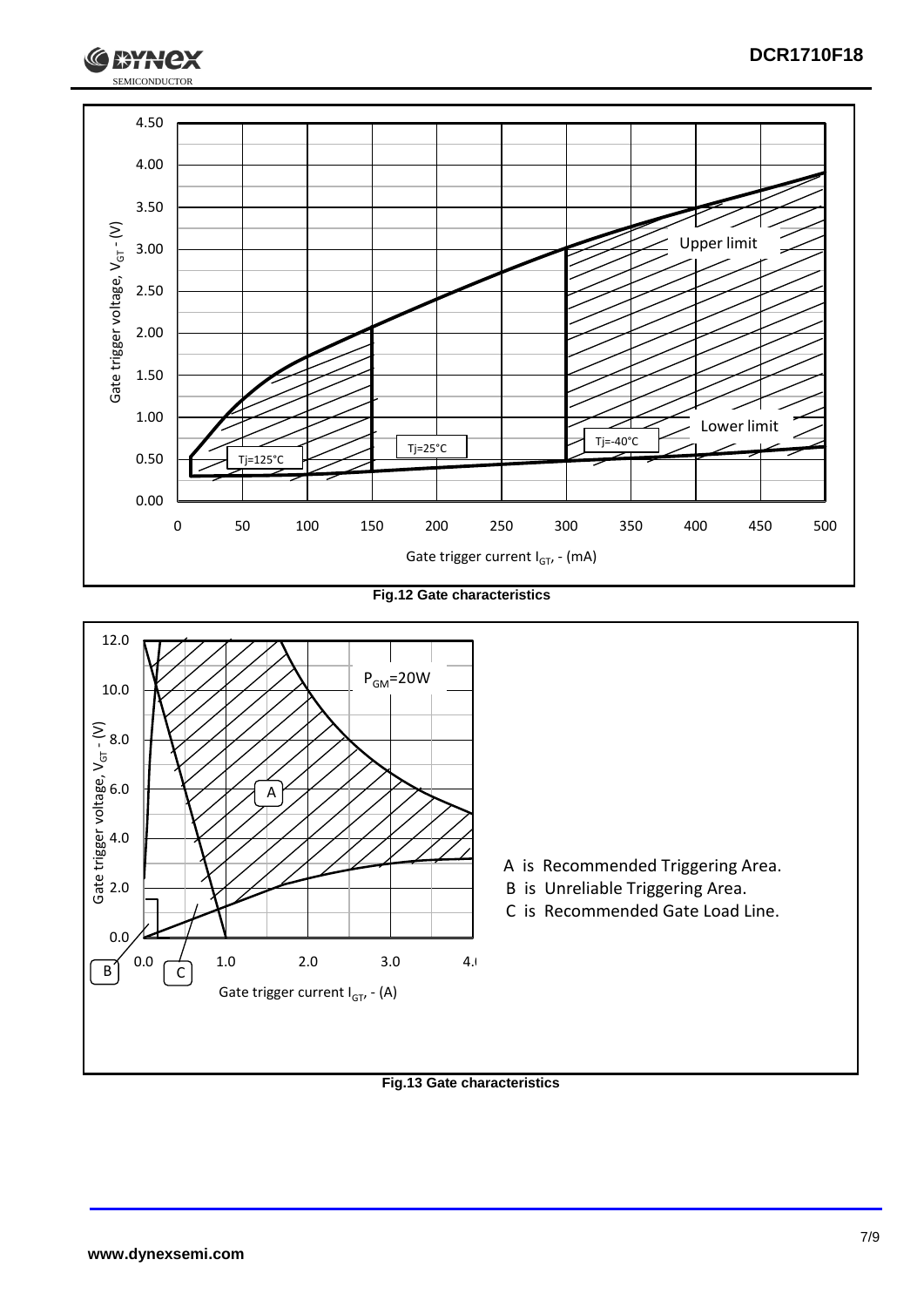

## **PACKAGE DETAILS**

For further package information, please contact Customer Services. All dimensions in mm, unless stated otherwise. DO NOT SCALE.



**Fig.14 Package outline**